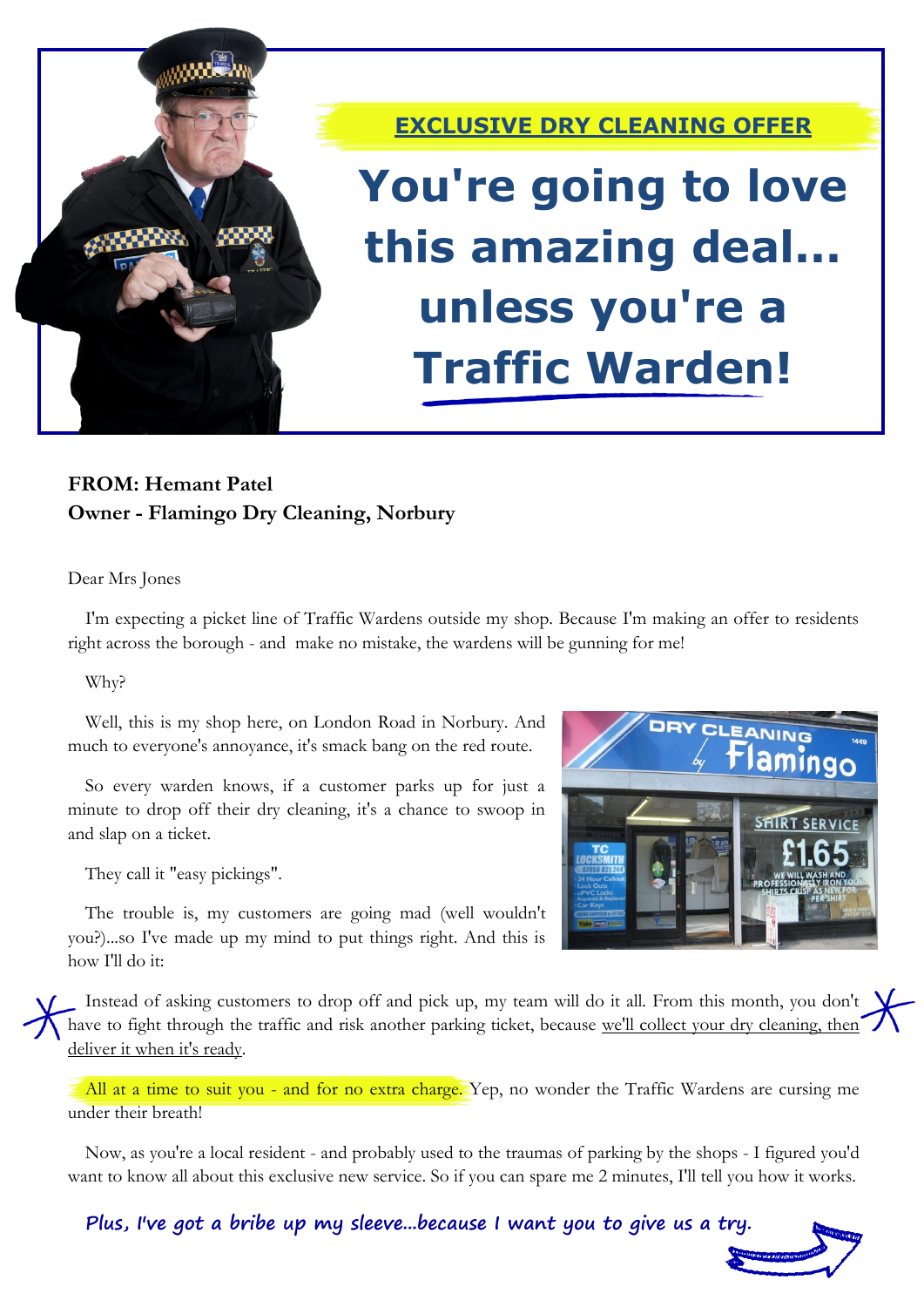

Enclosed with this letter, you'll find a bag. Just fill it with anything that needs the professional touch: shirts, trousers, suits, coats, bed linen, blankets, table cloths, curtains...even leather and suede items. We take care of it all.

Once your bag is full, **let me know by calling 020 8765 8020 or texting your address + PICKUP2 to 07983 321822**. One of my team will be there in a flash - and they'll agree a convenient time to bring it all back, freshly laundered.

By the way - there's no catch here.

There's no set-up fee, no long-term commitment and no hidden charges. Just call us any time you've got a full bag - worth  $f(20)$  or more - and we'll get to work while you get on with other important stuff.

Impressed? I'm sure you will be...especially when you check out our prices:

| * Laundered Shirts (minimum 5):                        | $f$ 1.65 each                                                        |
|--------------------------------------------------------|----------------------------------------------------------------------|
| * Trousers:                                            | $\sqrt{4.45}$ each                                                   |
| * Suits:                                               | $\sqrt{9.40}$ each                                                   |
| * Coats:                                               | $\text{\textsterling}10.30$ each                                     |
| $*$ Ties:                                              | $\sqrt{2.60}$ each                                                   |
| $*$ Iron Only:                                         | $\sqrt{1.95}$ per lb                                                 |
| * Wash & Fold (6kg minimum):                           | $\text{\textsterling}10.95$ - then $\text{\textsterling}1.50$ per kg |
| * Bed Linen (duvet cover, bed sheet & 2 pillow cases): | $\sqrt{7.50}$                                                        |
| * Expert repairs, alterations and other items:         | Ask for details                                                      |
| * Loyalty Scheme for frequent flyers                   |                                                                      |

Now about that bribe I promised. Actually you know what - here's two:

# **BRIBE #1 I'll Pay You £2 For Every Broken Button**

Some Dry Cleaners (I'm naming no names) can be ham-fisted at times, and they'll send your favourite clothes back with buttons missing or broken. Not us. I'm going out on a limb and promising you  $\zeta$ ? for every button that's lost or damaged.

Now, believe me I'm not saying this because I like giving money away! I'm a small business owner with big overheads, so I can't afford to dish out  $f$ 2 here, there and everywhere.

No, I'm saying this because it's your guarantee of quality. You know I'll do anything to avoid paying you £2. So we'll be meticulous, checking every last detail before we send your dry cleaning back with that special crisp 'n' fresh feel.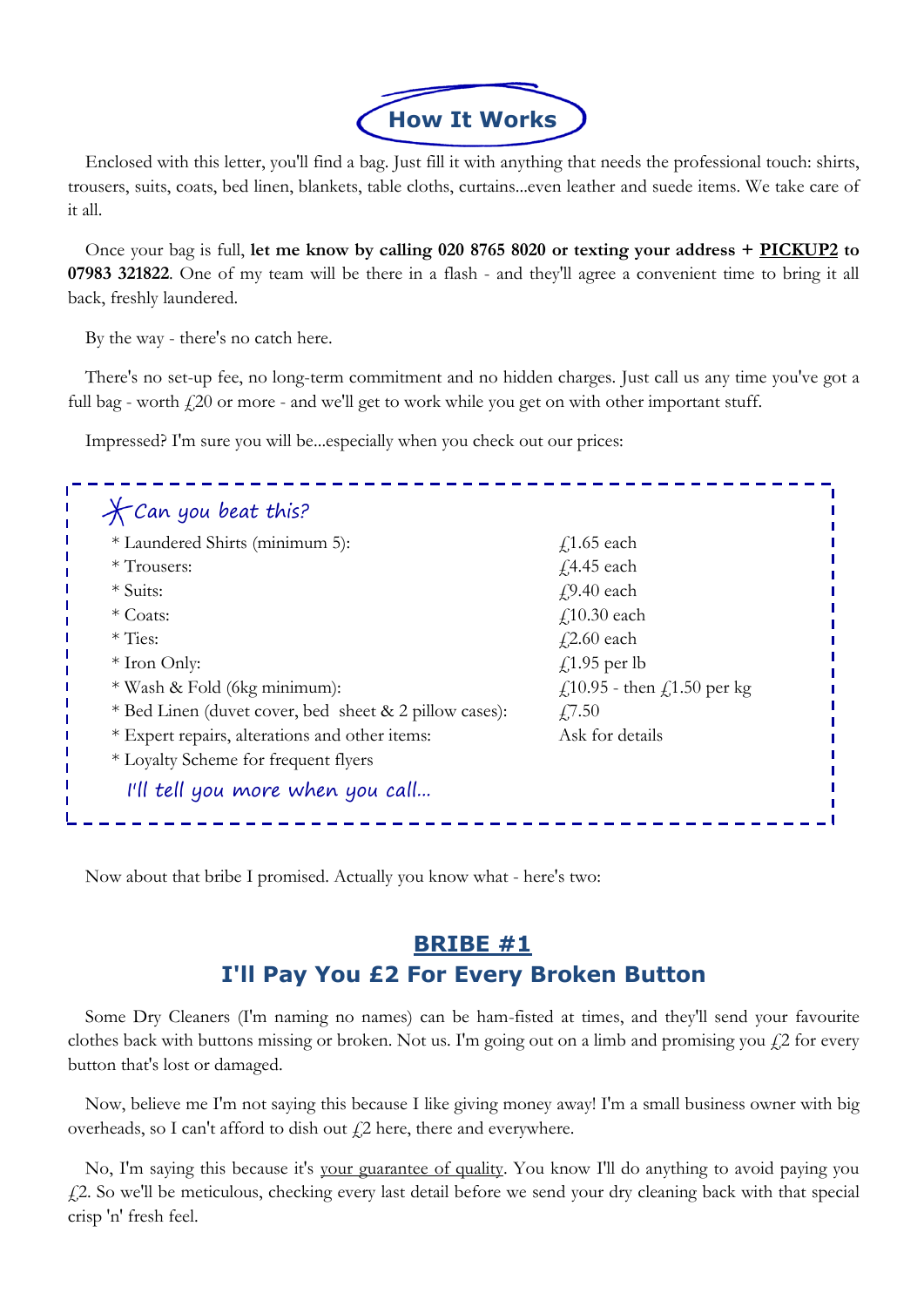# **BRIBE #2 £10 Off Your First Order**

Here's the thing: you don't know me yet, so I've got to prove to you that my business works to the highest standards. Sure, I can tell you that we're the longest established Dry Cleaners in South London...or that I've got 35 years experience in the industry...or that we've been voted 'Most Loved Dry Cleaners' in Croydon's Best of Borough Awards. But that's just reputation. You won't believe we're the real deal until you actually try us - so I'm making it easy by offering  $f(10)$  off the first time we 'call and collect'.



### **Ready? OK Let's Do This...**

I really want you to give us a try. Remember, we do more than Dry Cleaning. We do Laundry, Ironing, Wash & Fold, Repairs & Alterations. Heck, we'll even recycle your hangers if you ask us nicely.

Basically, we're here to save you a whole lot of bother.

After all, life is busy. We all have to work long hours and there's not much family time, so why add to the hassle by sweating over laundry and ironing? Send it here instead, and do something more fun with your time. Go on - go to the pictures, ride a bike, go fishing, learn the trombone...do one of those things you keep putting off, because now the world's your oyster!!

# **Place Your First Order Today Fill Your Bag and call 020 8765 8020 Or text your address + PICKUP2 to 07983 321822**

If you like us, you could go nuts and throw away your ironing board! But that's for later. Let's start with one bag, then see what you think.

Your  $f_1$ 10 discount is valid until Thursday 31st July, so best do it now before 101 other things crop up...

I look forward to being of service - and showing you an easier way to keep your clothing, linen and curtains in mint condition.

Yours sincerely

#### Hemant Patel

#### **Hemant Patel**

P.S. All cleaning, repairs and alterations are carried out on our premises. Nothing is outsourced, because I keep a tight rein on quality. You'll see what I mean when you fill your bag and get in touch. Call 020 8765 8020. Or text your address + PICKUP2 to 07983 321822.

### **IMPORTANT: P.T.O. FOR VOUCHERS....**